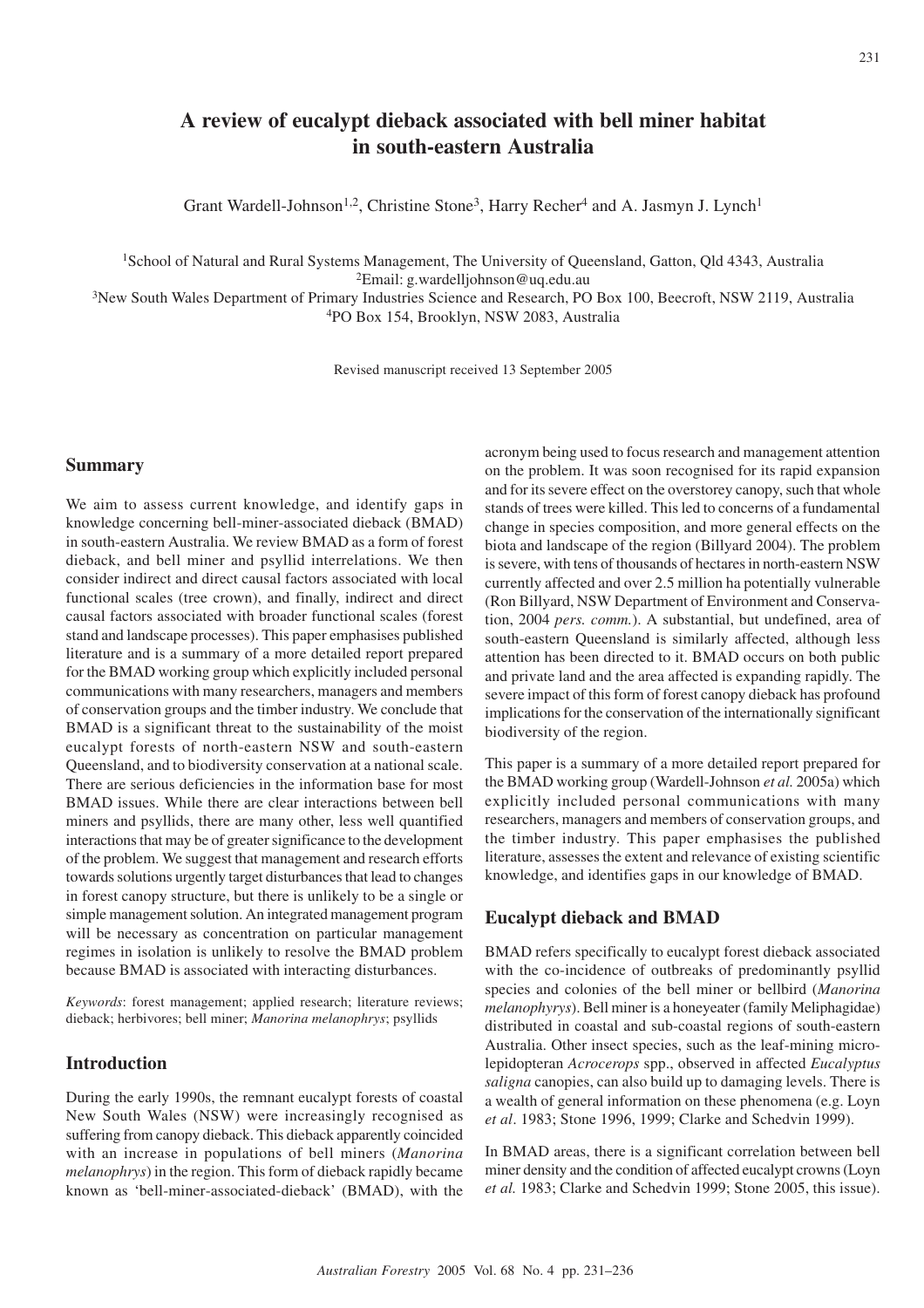In these areas, the sustained presence of bell miners creates negative feedback mechanisms that maintain elevated and damaging populations of psyllids in the eucalypt canopy (Stone 1996; Ewen *et al.* 2003). The departure of bell miners results in a general decrease in herbivorous insect populations. However, investigations into factors associated with the commencement or facilitation of bell miner colonies, or damaging densities of psyllids, have only been preliminary (e.g. Stone 2005, this issue).

Considerable research effort is being directed at mapping canopy dieback (e.g. Coops *et al*. 2003, 2004; Stone *et al*. 2003; Stone and Coops 2004). Some literature also directly links the development of eucalypt crown decline with temporal occupation by bell miner colonies (e.g. Ewen *et al*. 2003). However, we have found no quantitative information on the history, distribution, spread and extent of the BMAD problem.

## **Bell miner and psyllid inter-relations**

Bell miners are relatively restricted compared to psyllid outbreaks, that is, there are many instances of psyllid outbreaks in forests and woodlands where bell miner colonies do not occur (e.g. Campbell 1992). There are many species of psyllids (see Stone *et al.* 1995; Majer *et al*. 1997), and the groups of species associated with particular forms of forest dieback have not always been made explicit in the literature.

Bell miner colonies need tree crowns that can maintain high densities of insects and a forest structure that provides suitable nesting sites and can be defended (Loyn *et al.* 1983; Clarke and Heathcote 1988). There is some evidence that bell miners nest in dense understorey — habitat that can be rendered more favourable by the opening of the overstorey canopy (e.g. Smith and Robertson 1978; Pearce *et al*. 1995; Bower 1998). Although it is generally known that the bell miner is increasing in abundance and range in the region affected by BMAD, there has been no quantification of this phenomenon.

Research on psyllids and bell miners has been limited to a few sites where psyllids and bell miners co-occur (e.g. Lyon *et al*. 1983; Stone 1996; Ewen *et al.* 2003). There are situations where bell miners are a major factor in facilitating and sustaining psyllid outbreaks. The limited direct evidence suggests that management practices which create stand habitats favouring the establishment of bell miner colonies are also more likely to favour psyllid outbreaks (and vice versa; Stone 2005, this issue). In such situations, colonisation by bell miners will lead to the exclusion of other avian insectivores, resulting in an increase in the numbers of psyllids and dieback of the eucalypt overstorey. However, the associated floristic and structural factors have not been quantified.

The literature has demonstrated that appropriate management can provide and maintain a diverse forest structure with the capacity to maintain bird numbers and diversity (Kavanagh and Stanton 2003). A rich avifauna will not prevent insect outbreaks, but may dampen arthropod abundances, and limit damage from herbivory (e.g. Clark 1964; Clarke and Schedvin 1999). Research on the interactions of bird assemblages and insect outbreaks has included areas affected by BMAD (e.g. Lyon *et al*. 1983; Clarke and Schedvin 1999).

# **Indirect and direct factors associated with functional scale — tree crown**

#### **Insect herbivory**

The direct causes of BMAD are difficult to disentangle, and have not yet been effectively investigated. Outbreaks of some psyllid species appear to be generally associated with host tree stress (White 1971; Carnegie and Angel 2005). However, most herbivorous insects on eucalypts lay their eggs on young expanding foliage (Landsberg and Cork 1997). Therefore, environmental factors that promote young foliage provide the opportunity for herbivorous insects capable of exploiting this resource to rapidly increase their populations (e.g. Ohmart *et al.* 1987). Once initiated, outbreaks are likely to be associated with numerous interacting factors and feedback loops. The lack of literature on the spread of BMAD limits capacity to understand causal mechanisms, and achieve management resolution.

### **Foliage chemistry**

*Glycaspis* spp. (the psyllid taxa usually associated with BMAD) are phloem feeders and obtain their essential nitrogen (N) from free amino acids and other soluble N compounds. Both young expanding eucalypt foliage and epicormic (replacement) foliage have been shown to have higher free amino acid concentrations than mature adult foliage (e.g. Journet and Cochrane 1978; Marsh and Adams 1995). Also concentrations of certain free amino acids have been shown to increase in foliage on sites with high levels of soil nitrogen (e.g. Ohlson *et al*. 1995), although this does not appear to be a consistent response for eucalypts (Marsh and Adams 1995). On the other hand, stress-induced disruption of the carbon and water balances in eucalypts can result in accumulation of osmolyte amino acids (e.g. proline) in mature leaves (e.g. Miles *et al.* 1982; Marsh and Adams 1995).

## **Foliage productivity**

Studies have also demonstrated that environmental stresses such as drought, salinity and waterlogging reduce crown evaporation rates and foliar photosynthetic efficiency in affected eucalypt crowns (e.g. Ladiges and Kelso 1977). This results in slower rates of leaf initiation and expansion, thereby providing less suitable foliage for most herbivorous insects. The impact of insect defoliation is greater on trees where the rate of leaf consumption or damage exceeds the rate of foliar replacement, and elevated populations of herbivorous insects eventually crash through lack of favourable food (e.g. Clark and Dallwitz 1975). While there has been some progress in identifying links between disturbance, soil fertility, insect herbivory and eucalypt decline in rural environments (e.g. Landsberg *et al.* 1990), there has been a lack of field-based or experimental research to resolve these links in native forests.

The literature demonstrates that the maintenance and expansion of psyllid outbreaks is influenced by changes in leaf phenology in a eucalypt stand (e.g. Journet 1980). Eucalypt tree crowns responding to increased penetration of sunlight into the canopy possess more vigorously developing foliage favourable to psyllids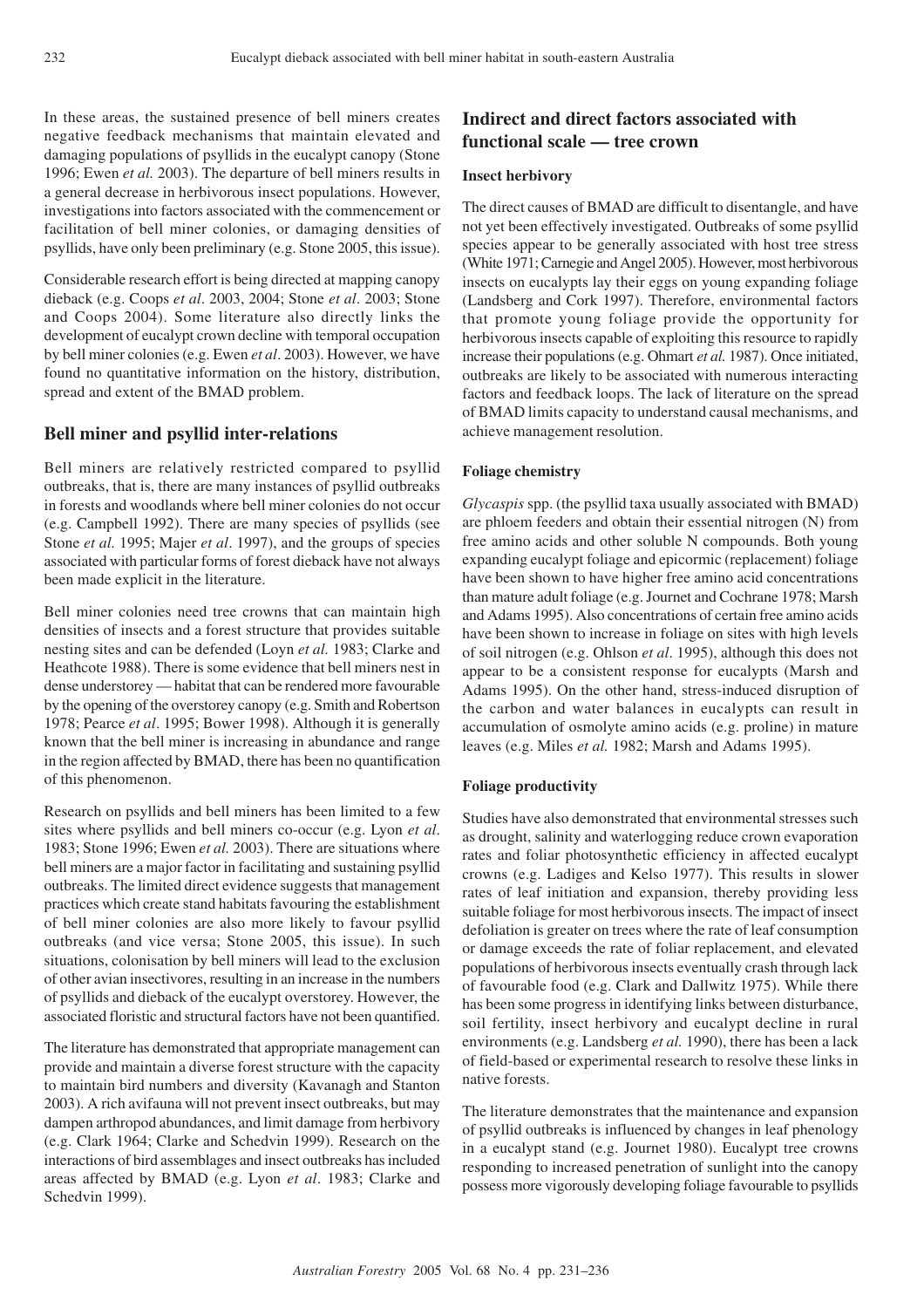(Pinkard *et al*. 1998; Medhurst 2000). Because most psyllid species have several generations in a year (e.g. Moore 1961), they can respond quickly to an increase in leaf production brought about by increased sunlight and accelerated plant growth. However, research to explicitly address these factors in relation to BMAD has yet to be carried out.

# **Indirect and direct factors associated with functional scale environmental disturbances and landscape processes**

A range of multi-tropic attributes (e.g. local climate/host tree condition and structure/natural enemies) has been identified as contributing to elevated psyllid populations (e.g. Clark 1964). Fragmentation, changed disturbance regimes (particularly fire and logging), and pathogens are implicated (Wardell-Johnson and Lynch 2005, this issue). Changes in nutrients and other soil constituents, climatic regimes and hydrological factors have also been implicated in BMAD and other forms of eucalypt decline associated with insects (White 1969; Landsberg 1990; Landsberg *et al.* 1990). There has been no attempt to unravel the various competing disturbance factors (although see Landsberg and Wylie 1991), with some literature relying on anecdotal evidence and taking an advocatory approach to the problem. We examine the extent to which the literature addresses these issues.

## **Forest fragmentation**

Forest fragmentation, including internal fragmentation (e.g. roads and power lines), is recognised as a major biodiversity threat (e.g. Saunders *et al*. 1991; Laurance *et al*. 1998). The northeastern region of NSW is no exception (e.g. Piper and Catterall 2003), and there is some suggestion that interacting factors associated with forest fragmentation tend to favour bell miners, and hence BMAD (see Wardell-Johnson and Lynch 2005, this issue). However, there has been no quantification or testing of hypotheses associated with suggestions concerning fragmentation.

#### **Logging**

Logging and associated disturbances can have direct and indirect effects on overstorey, midstorey and understorey structure and floristics (e.g. Kanowski *et al*. 2003; Wardell-Johnson *et al*. 2005b). While there is an extensive literature on logging and the forest biota of north-eastern NSW — including environmental impact statements and management plans, which refer to particular areas, species and biotic communities, we are not aware of site-based studies in eucalypt forests which have targeted BMAD, despite logging and associated activities being carried out during the period up to and beyond the time of recognition of BMAD in the region (Flint *et al*. 2004). Thus studies directly associating logging, forest structure, floristics and BMAD have not been carried out. While the proliferation of dominant understorey weeds, such as lantana (*Lantana camara*), in northeastern NSW has been attributed largely to the disturbance caused by logging and associated activities (e.g. Wardell-Johnson *et al*. 2005b), no direct link between BMAD and lantana has been established.

### **Weeds**

While lantana may not be a primary causal factor initiating BMAD, the literature suggests its presence reflects increased crown opening (Bower 1998; Wardell-Johnson *et al*. 2005b), which in itself may be a contributing cause for potential increases in psyllids. There has been advocacy for management strategies which reduce weed encroachment and identify and maintain ecological barriers to lantana spread (Gentle and Duggin 1997). Because large areas in the region affected by BMAD are dominated by lantana, there has also been advocacy towards the use of fire as a means of lantana control (e.g. Jurskis 2000).

#### **Soil nutrients**

The relationship between nutrients, fire and understorey structure has received some attention (e.g. Raison 1979; Adams and Attiwill 1986; Smith and Smith 1990; Ellis and Pennington 1992; Jurskis and Turner 2002). There is general agreement that the establishment of a dense shrubby understorey contributes to lowering the carbon/nitrogen (C/N) ratio, and to increased nitrogen mineralisation (e.g. Adams and Attiwill 1986). Higher concentrations of free amino acids in eucalypt foliage may occur in eucalypt stands growing in soils having relatively high soil nitrate to ammonium ratios (Adams and Atkinson 1991). Stone (2005, this issue) reports a positive correlation between bell miner density and soil ammonium content among small plots of native forest in the Richmond Range, northern NSW.

#### **Fire regimes**

There is also general agreement with a converse position that frequent low-intensity fires are associated with a grassy understorey of fire-tolerant species producing litter of higher C/N ratios and reduced soil moisture (Raison *et al*. 1990; York 1999; Guinto *et al*. 2001). These soil conditions may provide a competitive advantage to eucalypt species that assimilate nitrogen as ammonium. However, the optimal range of inorganic N concentrations in the soil, and whether affected stands deviate beyond this range, has not been quantified for the species of eucalypts affected by BMAD. There is a suggestion that increasing the frequency of fire will also reduce lantana in such sites (e.g. Jurskis 2000), although this may also lead to the dominance of herbaceous weeds, particularly grasses (Gentle and Duggin 1997).

Limiting the tendency towards nitrification may provide a mechanism for facilitating the dominance by eucalypts in frequently burnt sites that are otherwise favourable to nitrophilic species (including mesic understorey species and rainforest trees — Ellis and Pennington 1989; Jurskis and Turner 2002). In establishing eucalypt plantations, any other dominant plant species present, including grasses, compete with the eucalypts (e.g. George and Brennan 2002), but even in the absence of an understorey, eucalypts can still become 'unhealthy' for many reasons independent of the processes associated with BMAD (e.g. Landsberg *et al*. 1990).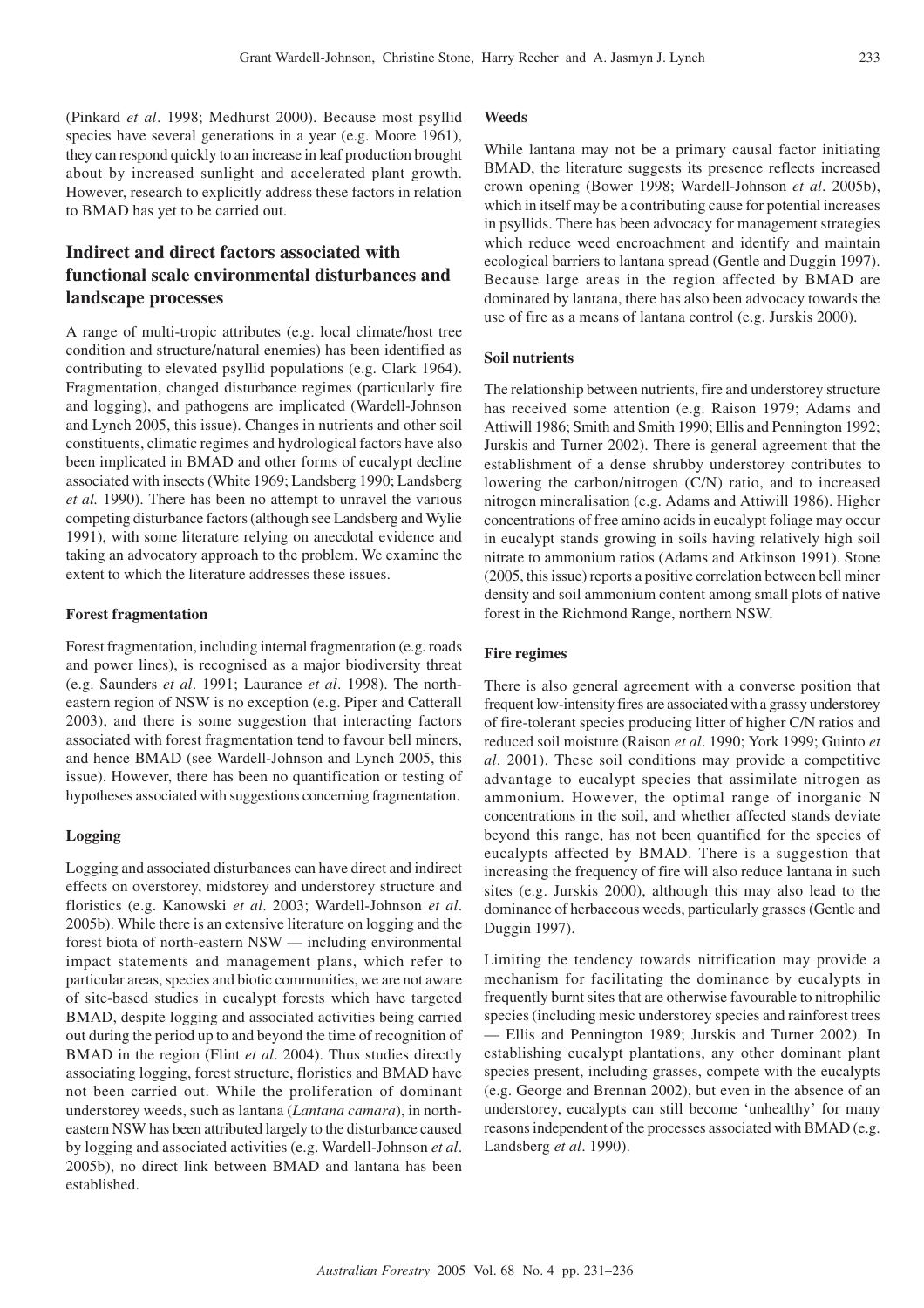For the environments in which BMAD occurs, arguments have been presented suggesting a need both for more frequent fire, and for less frequent fire in particular ecosystems (cf. Jurskis 2000 with Benson and Redpath 1997). However, the position concerning fire history is complex, and it is likely that fire regimes have in the past differed between vegetation types, locations and regions (see Henderson and Keith 2002; Wardell-Johnson *et al.* 2004). Recent literature, which provides anecdotal, rather than site-based survey data or experimental evidence, has not contributed to the development of fire regimes related to clear management objectives under current and likely future circumstances. Rather, an adaptive management program that includes monitoring and evaluation of various options is advocated.

Experienced field botanists in north-eastern NSW argue that there is a greater diversity of forest types in the areas affected by BMAD than warrants categorisation of forests simply into 'grassy' or 'shrubby' understorey types (J. Hunter, NSW Department of Environment and Conservation, National Parks and Wildlife Service; D. Binns, Forests NSW, 2005 *pers. comm*.). While high quality, quadrat-based data exist for the area, limited analysis or publication has precluded effective assessment of forest types and structures affected by BMAD. The possibility of different factors being associated with the spread of an outbreak than with its initiation may preclude clear assessment about species and vegetation types.

## **Pathogens**

Changed hydrological balances and climatic regimes, and an increased presence of soil-borne pathogens, have all been implicated in BMAD (White 1970; Clarke and Schedvin 1999; Vertessy *et al*. 2001). However, the research associated with these forms of disturbance remains very scant in relation to BMAD. Recent research has demonstrated an increasingly wide geographic distribution and impact of *Phytophthora* spp., and has suggested that soil pathogens may be another form of disturbance relevant to BMAD (Clarke and Schedvin 1999).

## **Management developments**

A variety of approaches to remove bell miners have been trialled on private property in north-eastern NSW in an effort to limit the spread of psyllid outbreaks and crown dieback. Examples of these approaches include, on the one hand, the clearing of understorey, removal of dead trees, conversion to grass dominated communities, grazing by cattle, and spraying to hold regrowth in check; and on the other hand, the encouragement of a dense rainforest understorey, and dam removal. Although one needs to be wary of the findings described from isolated instances, field experience in the management of BMAD may indicate some relevant research directions.

A pilot plot-based study, recently established in the Richmond Ranges, northern NSW, involved assessment of 24 plots is part of a collaborative, multi-agency research project aimed at accurately mapping the extent and severity of BMAD within a 30 000 ha study area, using remotely acquired digital imagery. Stone (2005, this issue) provides an evaluation of the effects of stand structure on various environmental variables gathered at these sites. It will be appropriate to consider the relative role of floristics and structure in correlations with various BMAD related parameters at these sites. Linking plot-based research and landscape-scale processes is a fruitful research direction for BMAD (see Wardell-Johnson and Lynch 2005, this issue).

# **Conclusion**

BMAD is a nationally significant conservation problem that has the potential to reduce the chances of achieving sustainable forest management in south-eastern Australia. There is a strong likelihood that there will be significant biodiversity loss in the medium future in the general region, including south-eastern Queensland, as well as reduced available timber volumes. Blaming bell miners for the problem and instituting management actions to remove or reduce bell miner populations will not necessarily lead to its resolution.

There are serious deficiencies in the information base for most issues concerning BMAD. While the literature has demonstrated a clear interaction between bell miners and psyllids, there are many other, less well quantified interactions that may be of greater significance to the development of the problem. To address BMAD, it is suggested that management and research efforts be directed towards solutions that ameliorate forest structure. A pilot study using 24 plots in the Richmond Range has demonstrated one recommended research direction. A second research direction, the establishment of an adaptive management strategy associated with appropriate monitoring and evaluation is also advocated in relation to fire and introduced species management.

There is likely to be no single or simple management solution. In managing forests, it is necessary to recognise that there is a complexity of connections and interactions, many of which have yet to be deciphered. Because BMAD is associated with areas subject to interacting disturbances, concentration on particular management regimes in isolation is unlikely to resolve the BMAD problem. Rather, an integrated management program with specific objectives and experimental trials will be necessary.

## **Acknowledgements**

We wish to thank the BMAD Working Group which funded the report from which this paper was derived, and to John Hunter, Michael Clark, Mike Calver, Brian Shearer, Jonathan Majer, Janet Farr, Rob Kooyman, Carmel Flint, Michelle (Woo Wei) Richards, Peter St Clair, Steve Rayson, Doug Binns, Bob Neil, Dailan Pugh, Penny Watson, Vic Jurskis and John Turner for information and helpful discussion. Soil samples were analysed by the Diagnostic and Analytical Services Environmental Laboratory at Wollongbar, NSW.

## **References**

- Adams, M.A. and Atkinson, P.I. (1991) Nitrogen supply and insect herbivory in eucalypts: the role of nitrogen assimilation and transport processes. In: Ryan, P.J. (ed.) *Productivity in Perspective*. Proceedings Third Australian Forest Soils and Nutrition Conference. Forestry Commission of NSW, Sydney, pp. 67–75.
- Adams, M.A. and Attiwill, P.M. (1986) Nutrient cycling and nitrogen mineralization in eucalypt forests of south-eastern Australia. *Plant and Soil* **92,** 341–362.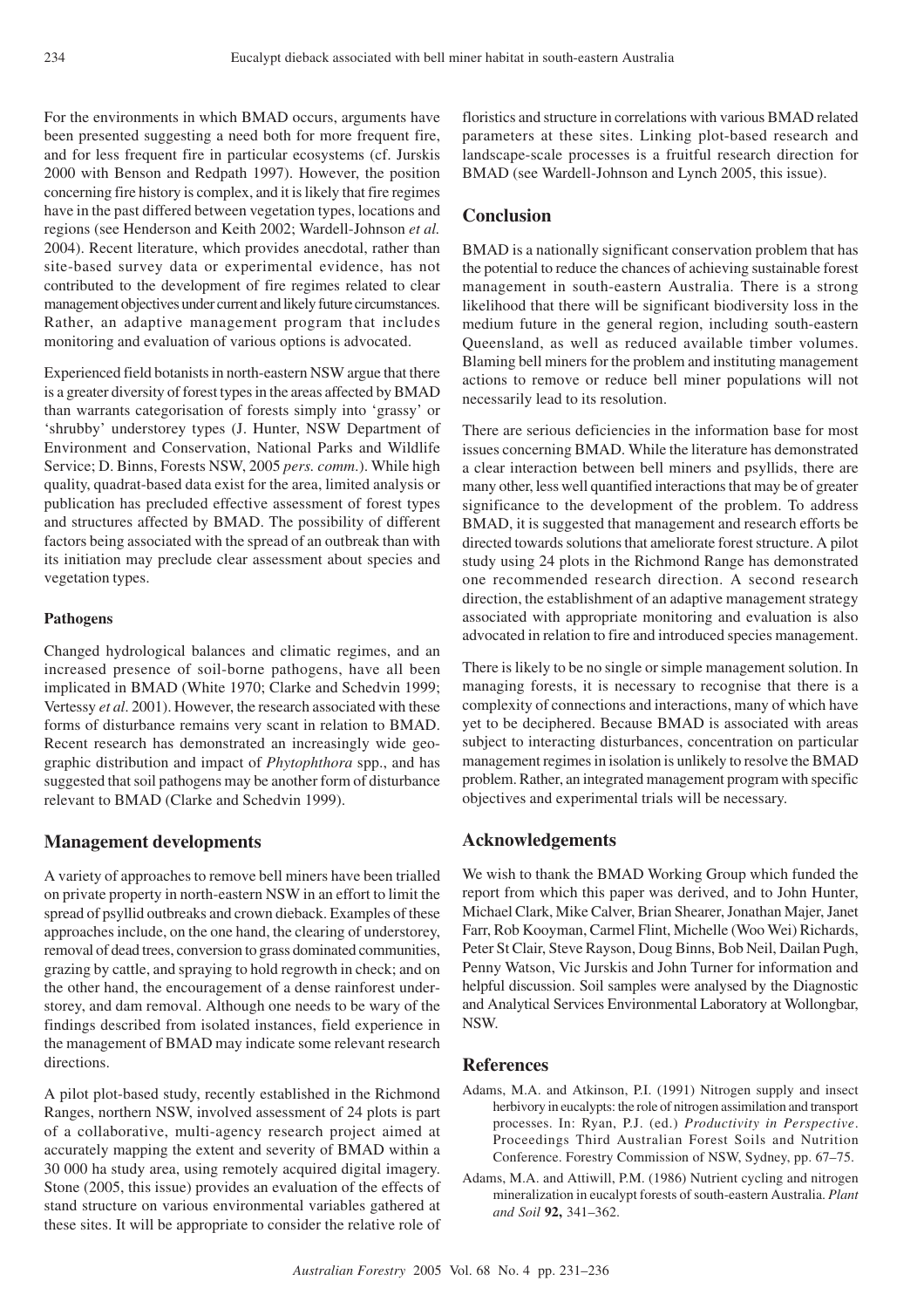- Benson, J.S. and Redpath, P.A. (1997) The nature of pre-European native vegetation in Australia: a critique of Ryan, D.G., Ryan, J.R. and Starr, B.J. (1995) *Australian Landscape: Observations of Explorers and Early Settlers*. *Cunninghamia* **5,** 285–328.
- Billyard, R. (2004) BMAD Working Group perspective on forest decline and potential management solutions. In: White, T.C.R. and Jurskis, V. (eds) *Fundamental Causes of Eucalypt Forest Decline and Possible Management Solutions, Proceedings of Colloquium.* State Forests of NSW, Sydney, pp. 31–32.
- Bower, H. (1998) For whom the bell tolls: interactions between bell miners, eucalypt dieback and bird communities in north-east NSW. Honours thesis, Southern Cross University, Lismore, 60 pp.
- Campbell, K.G. (1992) The biology and population ecology of two species of *Cardiaspina* (Hemiptera: Psyllidae) in plague numbers on *Eucalyptus grandis* in New South Wales. *Proceedings of the Linnean Society of New South Wales* **113,** 135–150.
- Carnegie, A.J. and Angel, P. (2005) *Creiis lituratus* (Froggatt) (Hemiptera: Psyllidae) a new insect pest of *Eucalyptus dunnii* plantations in sub-tropical Australia. *Australian Forestry* **68,** 59–64.
- Clark, L.R. (1964) The population dynamics of *Cardiaspina albitextura* (Psyllidae). *Australian Journal of Zoology* **12,** 362–380.
- Clark, L.R. and Dallwitz, M.J. (1975) The life system of *Cardiaspina albitextura* (Psyllidae), 1950–1974. *Australian Journal of Zoology* **23,** 523–561.
- Clarke, M.F. and Heathcote, C.F. (1988) Dispersal, survivorship and demography in the co-operatively-breeding bell miner *Manorina melanophrys*. *Emu* **90,** 15–23.
- Clarke, M.F. and Schedvin, N. (1999) Removal of bell miners *Manorina melanophrys* from *Eucalyptus radiata* forest and its effect on avian diversity, psyllids and tree health. *Biological Conservation* **88,** 111–120.
- Coops, N.C., Stone, C., Culvenor, D.S., Chisholm, L.A. and Merton, R.N. (2003). Chlorophyll content in eucalypt vegetation at the leaf and canopy scales as derived from high resolution spectral data. *Tree Physiology* **23,** 23–31.
- Coops, N.C., Stone C., Culvenor, D.S. and Chisholm, L. (2004) Assessment of crown condition in eucalypt vegetation by remotely sensed optical indices. *Journal of Environmental Quality* **33,** 956–964.
- Ellis, R.C. and Pennington, P.I. (1989) Nitrification in soils of secondary vegetational successions from *Eucalyptus* forest and grassland to cool temperate rainforest in Tasmania. *Plant and Soil* **115,** 59–73.
- Ellis, R.C. and Pennington, P.I. (1992) Factors affecting the growth of *Eucalyptus delegatensis* seedlings in inhibitory forest and grassland soils. *Plant and Soil* **145,** 93–105.
- Ewen, J.G., Crozier, R.H., Cassey, P., Ward-Smith, T., Painter, J.N., Robertson, R.J., Jones, D.A. and Clarke, M.F. (2003) Facultative control of offspring sex in the cooperatively breeding bell miner, *Manorina melanophrys*. *Behavioral Ecology* **14,** 157–164.
- Flint, C., Pugh, D. and Beaver, D. (2004) The good, the bad and the ugly: science, process and politics in forestry reform and the implications for conservation of forest fauna in north-east New South Wales. In: Lunney, D. (ed.) *Conservation of Australia's Forest Fauna*, 2nd edn. Royal Zoological Society of New South Wales, Mosman, pp. 222–255.
- Gentle, C.B. and Duggin, J.A. (1997) *Lantana camara* L. invasions in dry rainforest-open forest ecotones: the role of disturbances associated with fire and cattle grazing. *Australian Journal of Ecology* **22,** 298–306.
- George, B. and Brennan, P.D. (2002) Herbicides are more cost-effective than alternative weed control methods for increasing early growth of *Eucalyptus dunnii* and *Eucalyptus saligna*. *New Forests* **24,** 147–163.
- Guinto, D.F., Xu, Z., House, A.P.N. and Saffigna, P.G. (2001) Soil chemical properties and forest floor nutrients under repeated prescribed-burning in eucalypt forests of south-east Queensland, Australia. *New Zealand Journal of Forest Science* **31,** 170–187.
- Henderson, M.K. and Keith, D.A. (2002) Correlation of burning and grazing indicators with composition of woody understorey flora of dells in a temperate eucalypt forest. *Austral Ecology* **27,** 121–131.
- Journet, A.R.P. (1980) Intraspecific variation in food plant favourability to phytophagous insects: psyllids on *Eucalyptus blakelyi* M. *Ecological Entomology* **5,** 249–261.
- Journet, A.R.P. and Cochrane, P.M. (1978) Free amino acids in leaf tissue of *Eucalyptus blakelyi*. *Phytochemistry* **17,** 1789–1790.
- Jurskis, V. (2000) Vegetation changes since European settlement of Australia: an attempt to clear up some burning issues. *Australian Forestry* **63,** 166–173.
- Jurskis, V. and Turner, J. (2002) Eucalypt dieback in eastern Australia: a simple model. *Australian Forestry* **65,** 87–98.
- Kanowski, J., Catterall, C.P., Wardell-Johnson, G.W., Proctor, H. and Reis, T. (2003) Development of forest structure on cleared rainforest land in eastern Australia under different styles of reforestation. *Forest Ecology and Management* **183,** 265–280.
- Kavanagh, R. and Stanton, M. (2003) Bird population recovery 22 years after intensive logging near Eden, New South Wales. *Emu* **103,** 221–231.
- Ladiges, P.Y. and Kelso, A. (1977) The comparative effects of waterlogging on two populations of *Eucalyptus viminalis* Labill. and one population of *E. ovata* Labill. *Australian Journal of Botany* **25,** 159–169.
- Landsberg, J. (1990) Dieback of rural eucalypts: the effects of stress on the nutritional quality of foliage. *Australian Journal of Ecology* **15,** 97–107.
- Landsberg, J. and Cork, S.J. (1997) Herbivory: Interactions between eucalypts and the vertebrates and invertebrates that feed on them. In: Williams, J. and Woinarski, J. (eds) *Eucalypt Ecology:Individuals to Ecosystems*. Cambridge University Press, Cambridge, pp. 342–372.
- Landsberg, J. and Wylie, F.R. (1991) A review of rural dieback in Australia. In: *Growback 91*. Growback Publications and Greening Australia, Melbourne, pp. 3–11.
- Landsberg, J., Morse, J. and Khanna, P. (1990) Tree decline and insect dynamics in remnants of native woodlands on farms. *Proceedings Ecological Society of Australia* **16,** 149–165.
- Laurance, W.F. (1991) Edge effects in tropical forest fragments: application of a model for the design of nature reserves. *Biological Conservation* **57,** 205–219.
- Laurance, W.F., Ferreira, L.V., Rankine-de Merona, J.M. and Laurance, S.G. (1998) Rain forest fragmentation and the dynamics of Amazonian tree communities. *Ecology* **79,** 2032–2044.
- Loyn, R.H., Runnalls, R.G., Forward, G.Y. and Tyers, J. (1983) Territorial Bell miners and other birds affecting populations of insect prey. *Science* **221,** 1411–1413.
- Majer, J.D., Recher, H.F., Wellington, A.B., Woinarski, J.C.Z. and Yen, A.L. (1997) Invertebrates of eucalypt formations. In: Williams, J. and Woinarski, J. (eds) *Eucalypt Ecology: Individuals to Ecosystems*. Cambridge University Press, Cambridge, pp. 278–302.
- Marsh, N.R. and Adams M.A. (1995) Decline of *Eucalyptus tereticornis* near Bairnsdale, Victoria: insect herbivory and nitrogen fractions in sap and foliage. *Australian Journal of Botany* **43,** 39–50.
- Medhurst, J. L. (2000) Growth and physiology of *Eucalyptus nitens* in plantations following thinning*.* PhD thesis, School of Plant Science, University of Tasmania, Hobart.